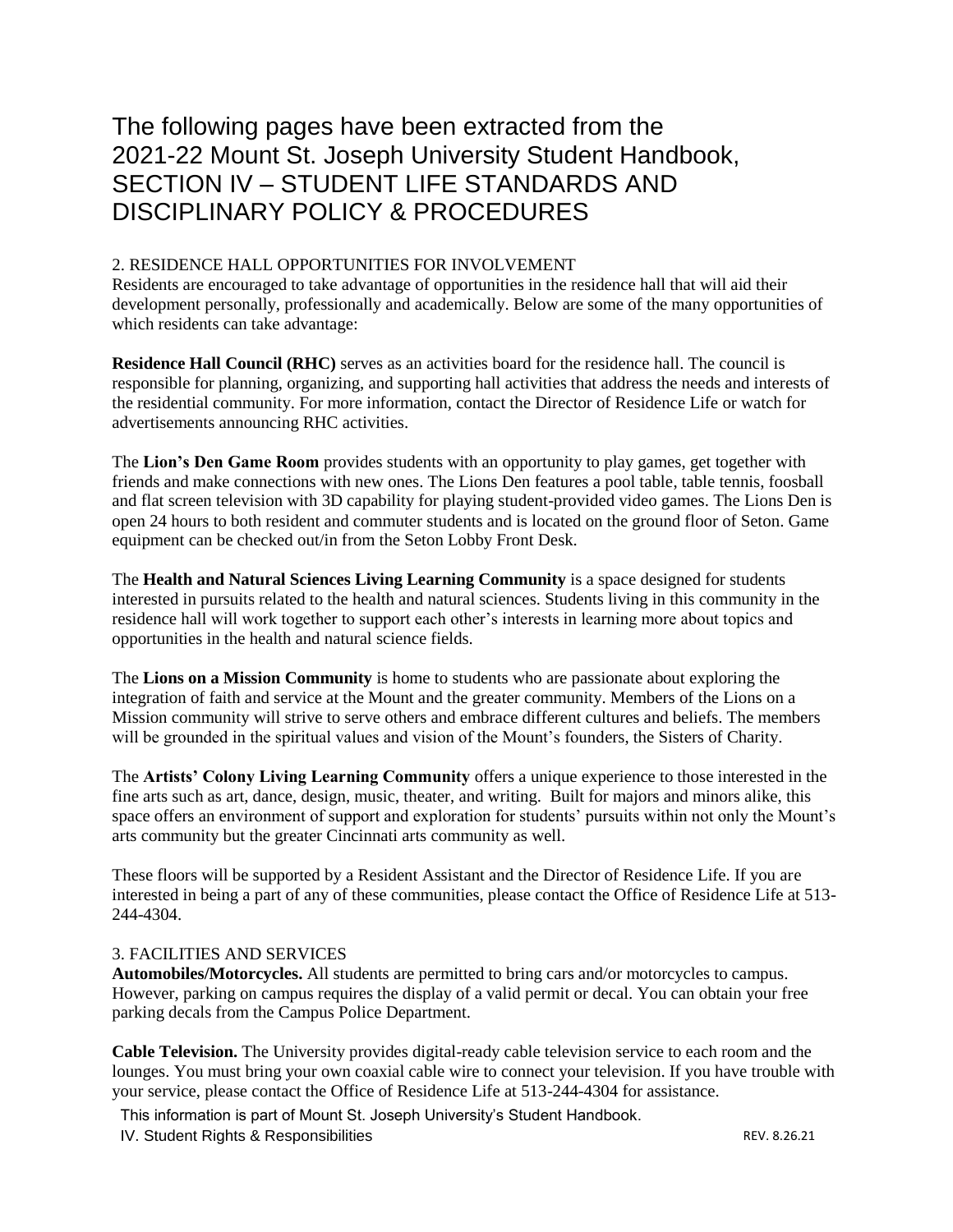**Computers.** There are computer labs located on the ground floor of the Seton Center. If there are questions about computing, please contact Information Services and Support (ISS) at 513- 244-4357.

**Dining Hall/Meal Plan.** The Fifth Third Dining Hall serves breakfast, lunch, and dinner Monday through Friday, and continental breakfast, brunch and dinner Saturday and Sunday. All residents are required to have a meal plan. You must present your ID card to enter the dining hall. Please refer to *Section II.H (Food Services)* for details about meal plan and food service options.

**Furniture in Lounges and Rooms.** Students are responsible for the furniture in their room as documented on the room condition form at move-in. University-issued furniture may not be moved out of a student's room. Lobby furniture is not to be moved into or used in student rooms. Removal of lounge or lobby furniture, or the furniture provided for another residential room, is subject to a minimum \$100 fine per item, per resident.

**Bed Lofting.** Students are not permitted to loft their bed. Students can request for their bed to be lofted by completing a maintenance request by August 23, 2021. Beds will be lofted on August  $24<sup>th</sup>$  starting a 9 am. Maintenance request can be submitted at the following link: [https://mymount.msj.edu/ICS/Mount\\_Community/Buildings\\_and\\_Grounds/AddView\\_Maintenance\\_Req](https://mymount.msj.edu/ICS/Mount_Community/Buildings_and_Grounds/AddView_Maintenance_Requests.jnz) [uests.jnz](https://mymount.msj.edu/ICS/Mount_Community/Buildings_and_Grounds/AddView_Maintenance_Requests.jnz)

**ID Card.** *See Section II.F.4 (Campus Police-Student Identification Card) for more information.*

**Keys.** Upon checking into the residence hall, students receive room keys from the Office of Residence Life. They will return the keys to the Office of Residence Life when moving out of the residence hall. The fee for replacing a lost key and to re-core the door is \$75.00.

**Laundry.** Washers and dryers are located in the residence hall on West 2, West 3, West 4, West 5, and Southeast 3. There is no additional charge for use of the washers and dryers. Please do not overload the washers and dryers. They are for resident student use ONLY. Violators will be subject to disciplinary action. Please report any malfunction of the units to the Office of Residence Life, 513-244-4304, so repairs can be made quickly.

**Kitchen.** A full kitchen is located on the ground floor of Seton Center and can be used by students by checking out/in a key at the Seton Lobby Front Desk. The person checking out the key must clean up the area and utensils and remove any trash from this area after each use.

**Lounges/Kitchenettes.** Each residence hall floor has at least two lounges for study, group meetings, relaxing, and watching television. These floors also include two small closed-door study rooms in the East section. Each floor is also equipped with a kitchenette that includes a microwave and sink. It is your responsibility to clean up after use. Failure to do so could result in loss of privilege.

**Printers.** Printers are available for student use in the Center West Lounges of every floor of Seton Residence Hall.

**Mail.** Residents should use the following address to receive letters and packages: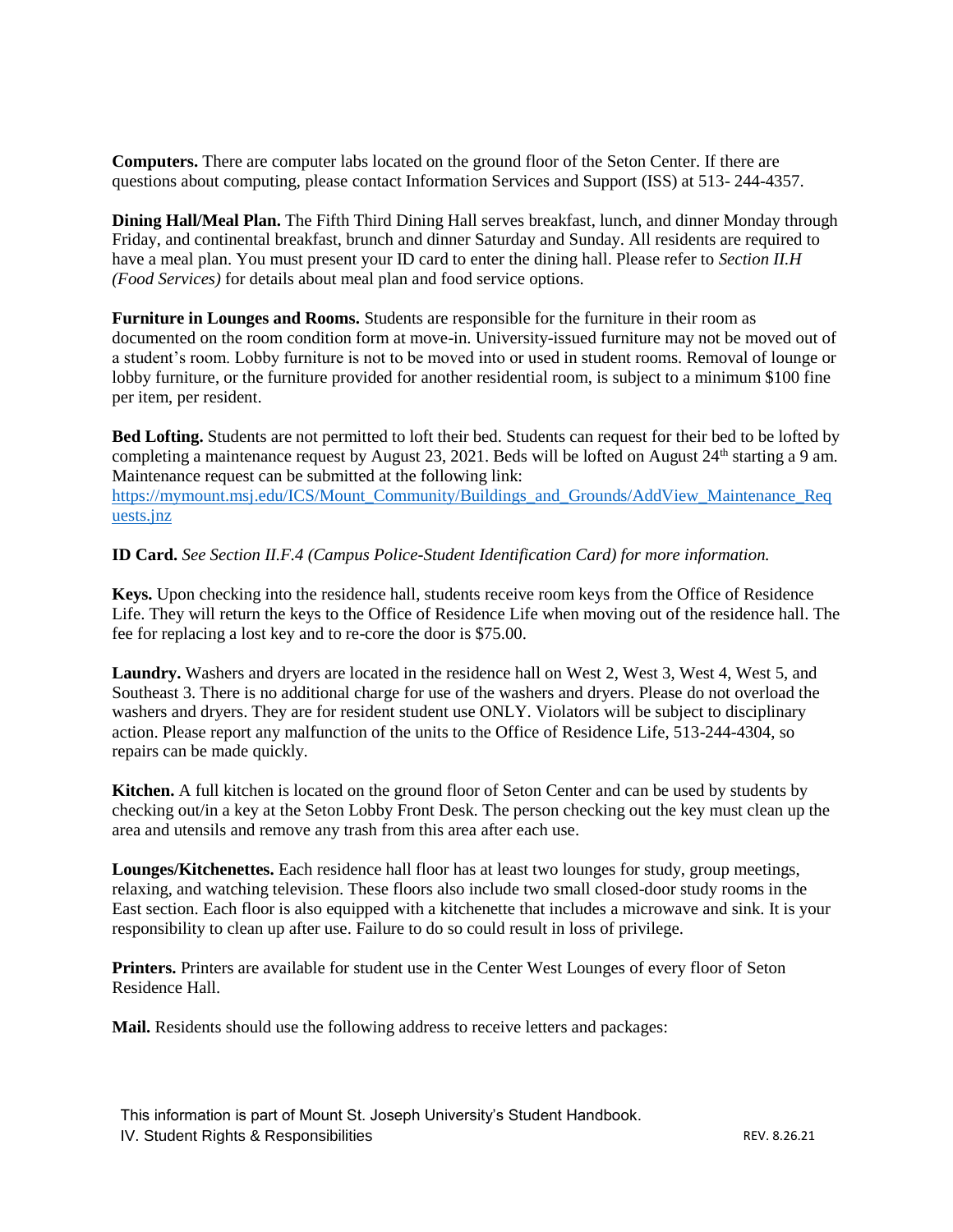Your Name Mount St. Joseph University Seton Hall, Box # 5701 Delhi Road Cincinnati, Ohio 45233-1672

Student mail and packages operate using a smart locker system. These mailbox and package lockers are located in The Lion's Den on the ground floor of the Seton Center. You will receive both a text message to your phone, and an email, alerting you that you have received a delivery on campus. The email will contain both a QR code and a password. Proceed to the Lion's Den and hold your phone, with the QR code facing the console, and the locker containing your item(s) will open. If your phone will not show the QR code (text only phones) you can type in the password given in the text message on the console to open the locker.

NOTE: Any package(s) which are too large for the lockers will be held in the mailroom to be picked up. The mailroom is located on the ground floor of Seton Center, roughly halfway down the hall as you exit the Lion's Den. You will get an email specifically telling you to come to the mailroom for a large package.

University personnel are not permitted to open your mailbox and remove mail. The following are held at the Mail Center (located on the ground floor of Seton) until you claim them: special delivery, registered, and express mail; telegrams; large packages; and postage-due mail. Students are notified of deliveries via e-mail and text messages. Mail is delivered and picked up once a day (Monday– Friday). An outgoing mailbox is located in the Seton Lobby. *Residents are required to clean out their mailboxes at least once per week while class is in session.* 

**Repairs/Maintenance.** All needed repairs on residence hall floors and rooms are to be reported directly by student residents to the Department of Buildings and Grounds by filling out a work order using the Web Registration Maintenance Request Form found on myMount (Administrative Services tab>Maintenance Requests)

*https://mymount.msj.edu/ICS/Mount\_Community/Buildings\_and\_Grounds/AddView\_Maintenance\_Reque sts.jnz*

**Storage.** The Office of Residence Life does not provide storage space for students in the residence hall. Room furniture provided by the University in each room MUST stay in each room. In addition the Office of Residence Life does not provide storage for luggage, boxes, or other types of moving materials.

**Telephone Service.** The University does not provide telephone service in the Seton Center. Resident students use personal cell phones and do not have a telephone line in their residence hall room. Resident students are expected to provide the Office of Residence Life with an up-to-date cell phone number and to maintain this number throughout the academic year.

## 4. RESIDENCE HALL POLICIES

## **a. Residence Hall Community Standards for Residents and Guests.**

Living in a residential community usually means some adjustments of individual habits and attitudes. Adjustments are usually achieved through trial and error, with some common sense, and rarely occur over night. The University policies and guidelines along with the residence hall policies and procedures promote a safe, educational community whose goal is a comfortable living environment. As a member of this community, you should expect to:

study without interference or unreasonable noise/distractions;

This information is part of Mount St. Joseph University's Student Handbook.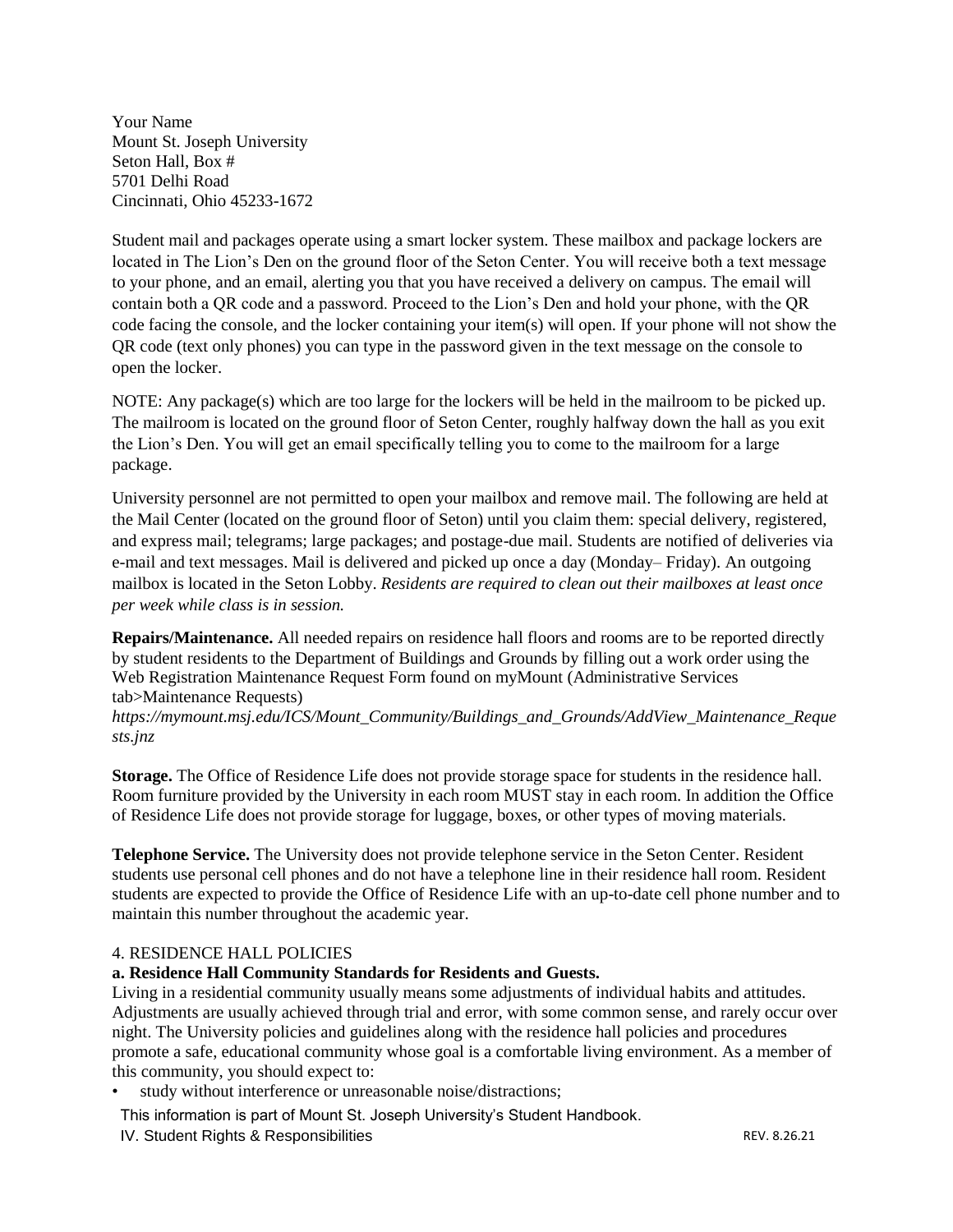- sleep without disturbance from noise and other distractions;
- have your personal belongings respected by others;
- live in a clean environment:
- access your room and residence hall facilities;
- have personal privacy within the limits of your living space;
- host registered guests that adhere to all policies and procedures;
- discuss grievances with a staff member;
- be free from the threat of intimidation, physical and/or emotional harm.

As a member of this community, you have the responsibility to:

- verbally express your views in a constructive manner, if you feel your rights have been violated;
- treat other residents and University staff, including residence hall staff, with respect and consideration;
- read and understand all policies and procedures necessary for the hall and University communities to function;
- attend all floor meetings;
- respond to all reasonable requests of other residents;
- respond to and cooperate with residence hall staff members;
- take responsibility for personal and community security;
- take responsibility for securing and protecting your personal property and the property of the University;
- recognize that public area furnishings are used by the whole community and that the abuse of those areas violates the rights of all community members.

## **b. Policies Pertaining to All Students and Guests**

**Alcohol.** The decision to drink is a personal one. MSJ residence hall policies foster an atmosphere conducive to individual choice and responsible consumption of alcohol. *However, if you misuse or abuse alcohol, you are held responsible for your behavior.* 

In addition to complying with all applicable laws (see Ohio Revised Code Chapter 4301 (2008)):

- Persons under the age of 21 may not purchase, possess, or consume alcoholic beverages on campus or at a University sponsored event off-campus.
- Persons of legal drinking age may not supply alcohol to individuals under the age of 21.
- The misrepresentation of age or falsification of identification cards or use of another person's identification is prohibited.
- The opening or consumption of alcoholic beverages in a motor vehicle is prohibited.
- Possession and consumption of legal beverages in your room is permitted when in accordance with Residence Life policy and consistent with Ohio Revised Code, provided, however, that:
- When one roommate is not of legal drinking age, the roommate of legal drinking age shall not furnish alcohol to the underage roommate. When one roommate is of legal drinking age, the roommate of legal age may store and consume alcohol in said room.
- Individuals under the age of 21 may not be in the presence of alcohol when consumed by a person of legal drinking age in a student room unless they are the resident of that room and the resident's roommate is of legal drinking age.
- No alcohol is permitted at group events in residence hall facilities. Alcohol is not permitted in elevators, stairwells, lounges, lobbies, public hallways, Seton Center public area, or on campus grounds unless designated.
- Quantities of alcohol exceeding the following personal use limits are not allowed in any resident's room. The limits are 1.5 liters of wine or 750ml of spirits, or 12 12oz standard size cans/bottles of beer or malt beverages per legal aged resident assigned to the specific room. Spiked punch, "Jello"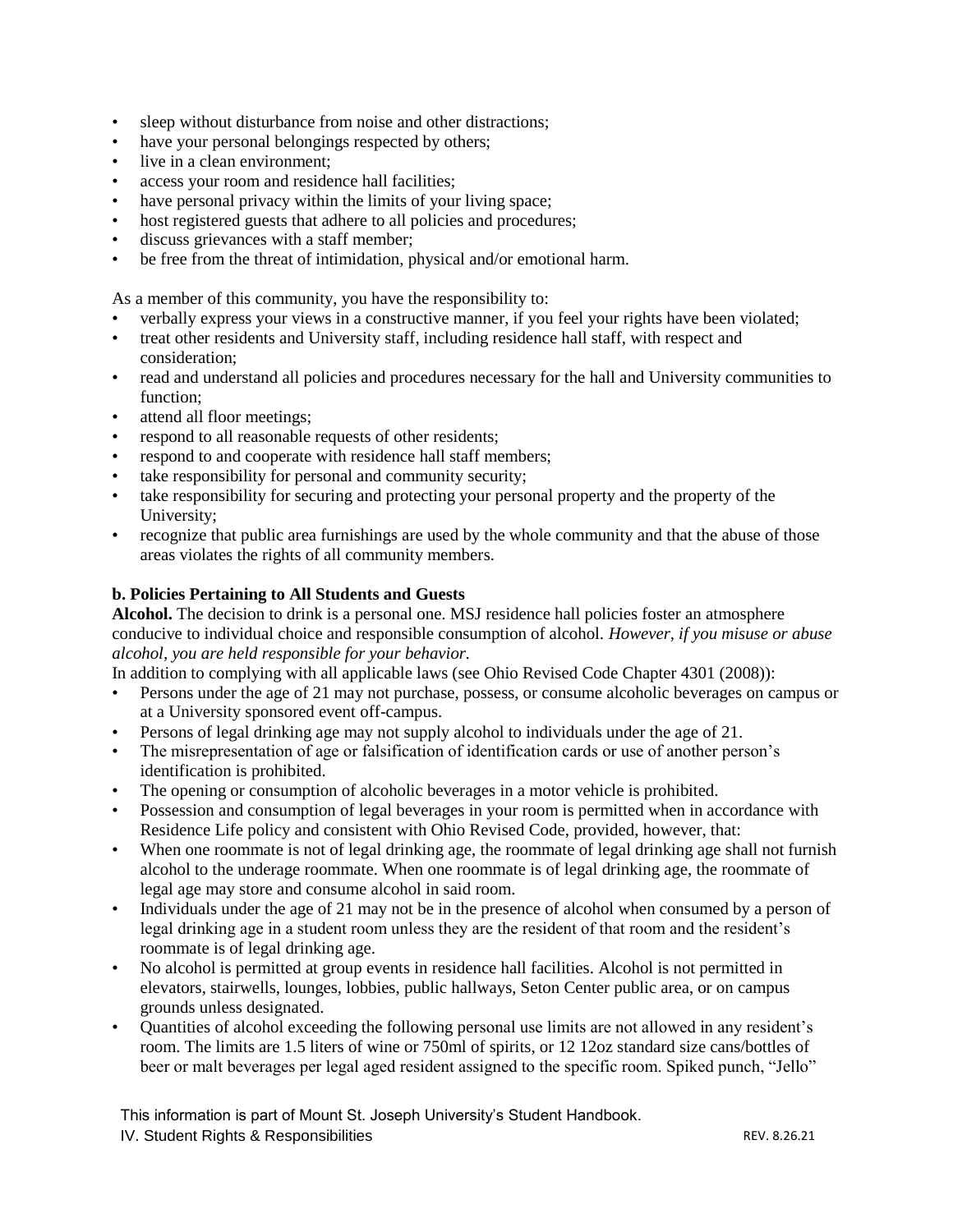shots and grain alcohol are not allowed. Drinking games and drinking paraphernalia are not permitted.

- Kegs and large containers used for the purpose of holding alcohol are prohibited.
- Alcohol-related conduct that infringes upon the enjoyment of others of a quiet, orderly living environment is not acceptable.
- Pyramids or displays of empty beverage containers, possession and/or display of drug and/or alcoholrelated paraphernalia are prohibited.
- Students are required to provide a valid state driver's license, state ID card, passport, or visa as proof of your eligibility to consume and/or possess alcohol.

*(See Drug and Alcohol Policy and Guidelines, Section IV.J.3, for more information.)* 

**Appliances.** Both safety and the conservation of energy are important considerations in the residence hall. Limit the number of small appliances in your room and the frequency of their use.

- Appliances allowed in residence hall rooms are limited to clocks, radios, stereos, TV's, fans, hair dryers, computers, lamps, coffee makers with an automatic shut- off mechanism and irons for pressing clothes.
- Appliances with a heating element must have the element enclosed and the Underwriter's Laboratory approval (with the exception of clothing irons).
- Space heaters, sunlamps, halogen lamps, octopus plugs, and extension cords **are not** permitted in residence hall rooms because this constitutes a fire hazard. Exceptions pertaining to extension cords are described in greater detail in this policy under "Fire Regulations."
- Toasters, toaster ovens, microwave ovens, George Foreman grills (or similar versions) and, popcorn poppers **are not** permitted. A kitchenette, equipped with a microwave, is available on each floor.
- Residents are allowed to keep a refrigerator of 4.1 cubic feet or less. Both the refrigerator and the power cord must be approved by Underwriter's Laboratory. The refrigerator cannot be selfdefrosting.

**Authorized Entry.** Students have the same rights to privacy as any other citizen and surrender none of these rights by becoming members of the academic community.

These rights of privacy extend to residence hall living. Authorized University personnel have right to enter a student's room: 1) for the purpose of performing maintenance and repair to rooms and equipment; 2) to ensure that health, safety and fire regulation standards are maintained; 3) in the event of an emergency which might endanger life, health, safety, or property; and 4) for the purpose of enforcing policies, regulations and procedures.

**Candles.** Candles, incense, or other open-flame elements are prohibited in residence hall facilities.

**Drugs.** *See Section IV.G.3 for more information.* 

## **Emergency Procedures.** *See Section IV.G.7 for more information.*

**Entrances.** Propping open building entrances, fire doors, or other locked doors is prohibited. Propping open doors decreases safety in the residence hall, and decreases the effectiveness of fire doors in keeping smoke out of fire exits.

#### **Fire Regulations.**

*Extension Cords.* Home-style electrical extension cords and plug expanders (e.g. octopus plugs, cube taps, and other multi-plug adapters and splitters) are not allowed for use in the Seton Center. Extension cords and plug expanders that fit the description will be confiscated.

This information is part of Mount St. Joseph University's Student Handbook.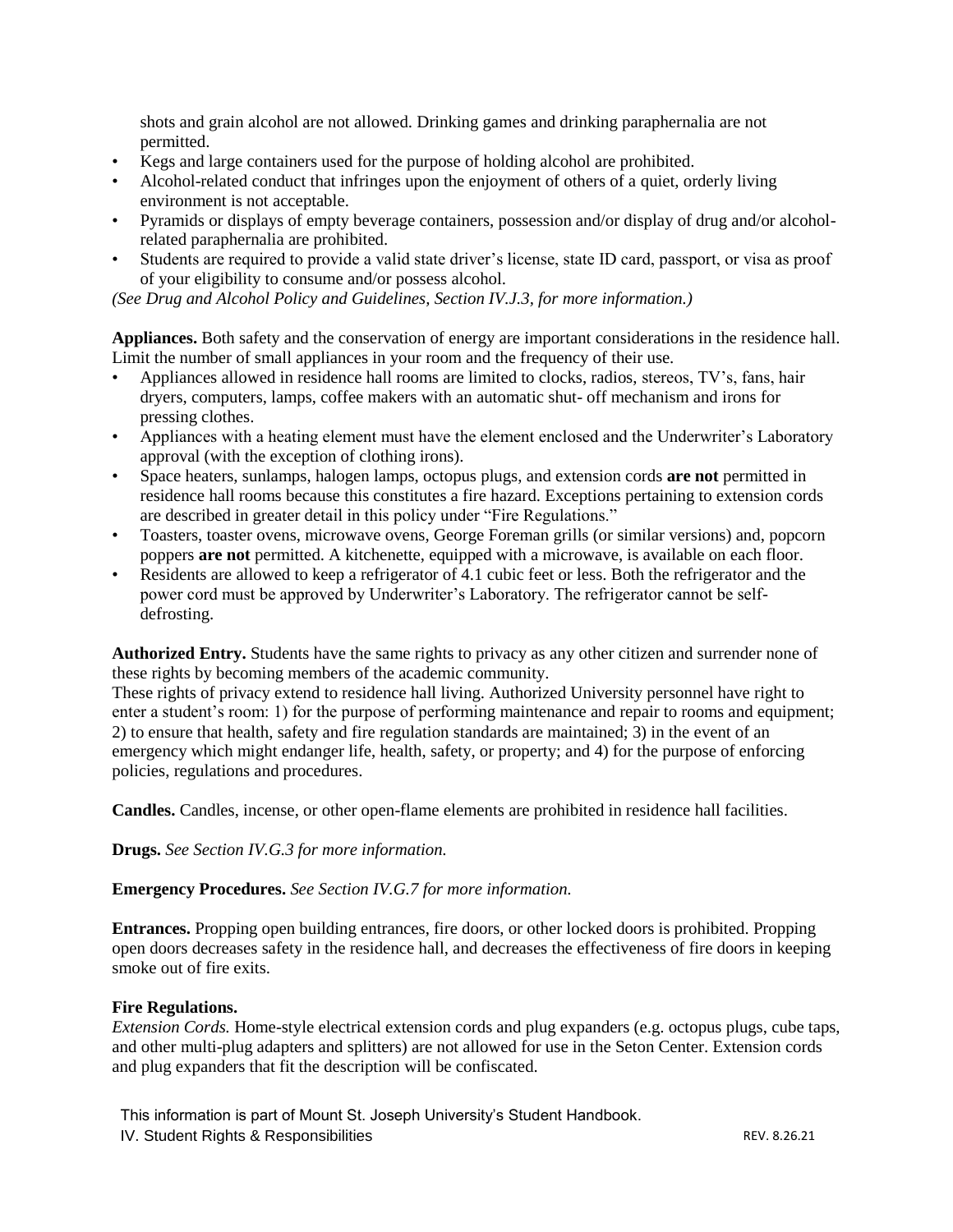*Surge Protectors.* Where an adequate number of receptacles are not readily available, Underwriter's Laboratory listed plug strips are permitted provided that they are no longer than six feet, are equipped with a fuse or circuit breaker, and are plugged into a permanently installed receptacle. These are the only type of extension cords or plug expanders that are allowed in the Seton Center. This is a very important fire safety rule – overloaded extension cords can cause fires! Extension cords that do not fit the approved ratings will be confiscated as will plug expanders (e.g., octopus plugs, cube taps, splitters, etc.)

*Suspended Items.* Fishnets, parachutes, flags, tapestries, or other types of cloth or roped items may not be suspended from room ceilings because this constitutes a fire hazard.

*Smoke Detectors.* Smoke detectors or sprinklers have been installed in every student room. At the beginning of the fall and spring semesters, the University provides replacement batteries for each unit. It is the responsibility of the resident(s) to keep the battery in the unit. If a battery is found removed, or if the detector has been tampered with in any way, the resident(s) will be subject to disciplinary action.

*Fire Doors.* The greatest danger in University buildings is not from flames, but from smoke. Fire doors in the residence hall and stairways hinder the spread of smoke and must be closed at all times. *See Section IV.G.7 for more information about campus emergency procedures related to fire.* 

## **Firearms and Weapons.** *See Section IV.G.1 for more information.*

**Furniture.** You are responsible for the proper care and condition of all furnished items in your room. Carpet placed in rooms must have a "Class A" rating and may not have a foam backing. Students are not allowed to modify University property to accommodate carpets. Double-faced tape, glue, adhesive backing, tape, or nails are not permitted for carpet installation. Residents must remove carpet prior to check out. Students who are assigned to a double room, may occupy and furnish only one- half of the room.

**Guest and Escort.** Residents are responsible for the actions of their guest(s) including guest's adherence to the residence hall policies and procedures.

- A "guest" is anyone who does not have a housing assignment from the Office of Residence Life for the current academic term. This includes enrolled students who do not live in the Seton Center and family members. Due to COVID-19, no guests are permitted in the Seton Residence Hall. Residents should meet guests in public areas outside or visit off campus. This includes family members.
- All guest must be accompanied by the host at all times during their visit on campus grounds.
- Campus housing is for extended use of currently enrolled students with valid Room and Board Agreements only. Resident students may not allow non-resident students to live in their rooms or sublet their room. Persons found to be living illegally (without a valid Room and Board Agreement) will be asked to leave and may be subject to disciplinary action and/or trespassing charges. Resident students who allow persons to live illegally in any residence hall room are subject to disciplinary action.
- Residents are responsible for informing guests of security procedures in the event of an emergency.
- Cohabitation, defined as overnight visits with a sexual partner, is incompatible with the Catholic character of the University and with rights of the roommate(s) and will be considered a violation of the Guest and Escort policy.
- Any individual who has been dismissed from the University for academic, disciplinary or financial reasons is not permitted to be a guest in the residence hall or to visit campus.
- Students are responsible for the contents of their assigned rooms, **ALL** behavior occurring in their rooms, and the behavior of any guests.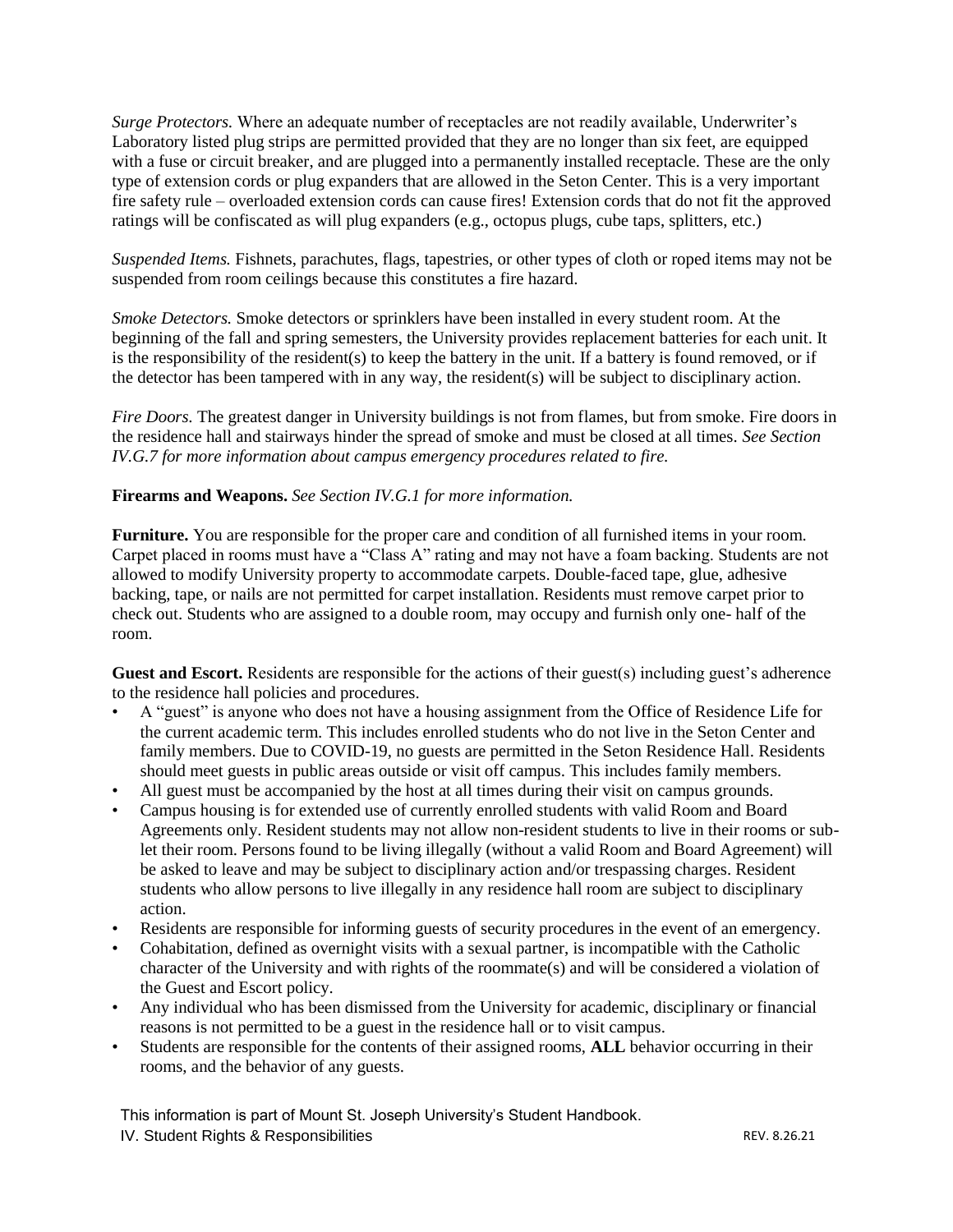• Failure to comply with these guidelines may result in the guests being removed from University property.

**Hallway Sports.** Activities involving, but not limited to, the use, discharge, or throwing of the following are prohibited in hallways, lounges, bathrooms or student rooms: rollerblades, skates, golf equipment, hockey equipment, bouncing balls, firecrackers, Frisbees, balls, water hoses, and containers of water. These items are damaging to University property and fire equipment, and can cause serious injury to residents. Any programs and events that would include a sport of some kind must be approved first by the Office of Residence Life.

## **Lock-outs. Resident students are responsible for keeping their room keys with them at all times.**

However, if a student is locked out of the residence hall room, the resident must find a Resident Assistant to key them back into their room. If no one is available to perform a lock-out, a student might have to wait. All residents should carry their keys at all times and never leave doors unlocked. Students are permitted two "grace period" lockouts. After two lockouts, there will be a \$5 charge for each time any student is locked-out of their room and requesting to be keyed back into their room.

**Noise.** Maintaining an academic environment in the residence hall is vital. Please discuss, understand, and abide by the community standards of quietness. Please respect the needs of others 24-hours a day.

- You must be courteous to other residents in regards to noise levels 24-hours a day.
- The use of electronic equipment such as stereos, radios, amplifiers, and musical instruments in a manner that violates a standard of quietness conducive to study, sleep, or that disturbs University offices or classes is prohibited. Such use may result in the equipment being confiscated, among other disciplinary actions.
- Stereo equipment or speakers may not be placed facing out of an open window.
- Excessive noise or other behavior that disturbs others within the residence hall or staff in their offices is not permitted, including hallway sports or running in the hallway.

## **Noxious Odor.** *See Section IV.G.1 for more information.*

**Personal Property & Insurance.** Please protect your valuables. You are responsible for the security of your personal property. The University does not assume responsibility for theft, loss, damage, or destruction of personal belongings in or on residence hall property.

- Students are encouraged to obtain insurance through a parent or legal guardian, homeowner's or renter's insurance plan or another personal properties insurance provider, or to make other insurance arrangements to protect against damage or loss.
- Please lock your door when you are not present in your room and when you go to sleep. Be safe. You may be held accountable for the loss of University property if it is not properly secured.

**Pets.** Animals with the exception of authorized service and emotional support animals are not permitted in the residence hall. Fish, in containers no larger than 10 gallons, may be kept in the residence hall. The feeding of stray animals in or around the residence hall is strictly prohibited. The Office of Residence Life reserves the right to remove any unauthorized pets and/or other animals and take them to a nearby shelter.

## **Proper Attire.** *See Section IV.J.1 for more information.*

**Social Gathering in Residence Hall Rooms.** Due to COVID-19, residents should visit with other residents in hall lounges or outdoor areas, practicing social distancing. Social gatherings in individual rooms are subject to all municipal, state, and federal laws, as well as University policies.

This information is part of Mount St. Joseph University's Student Handbook.